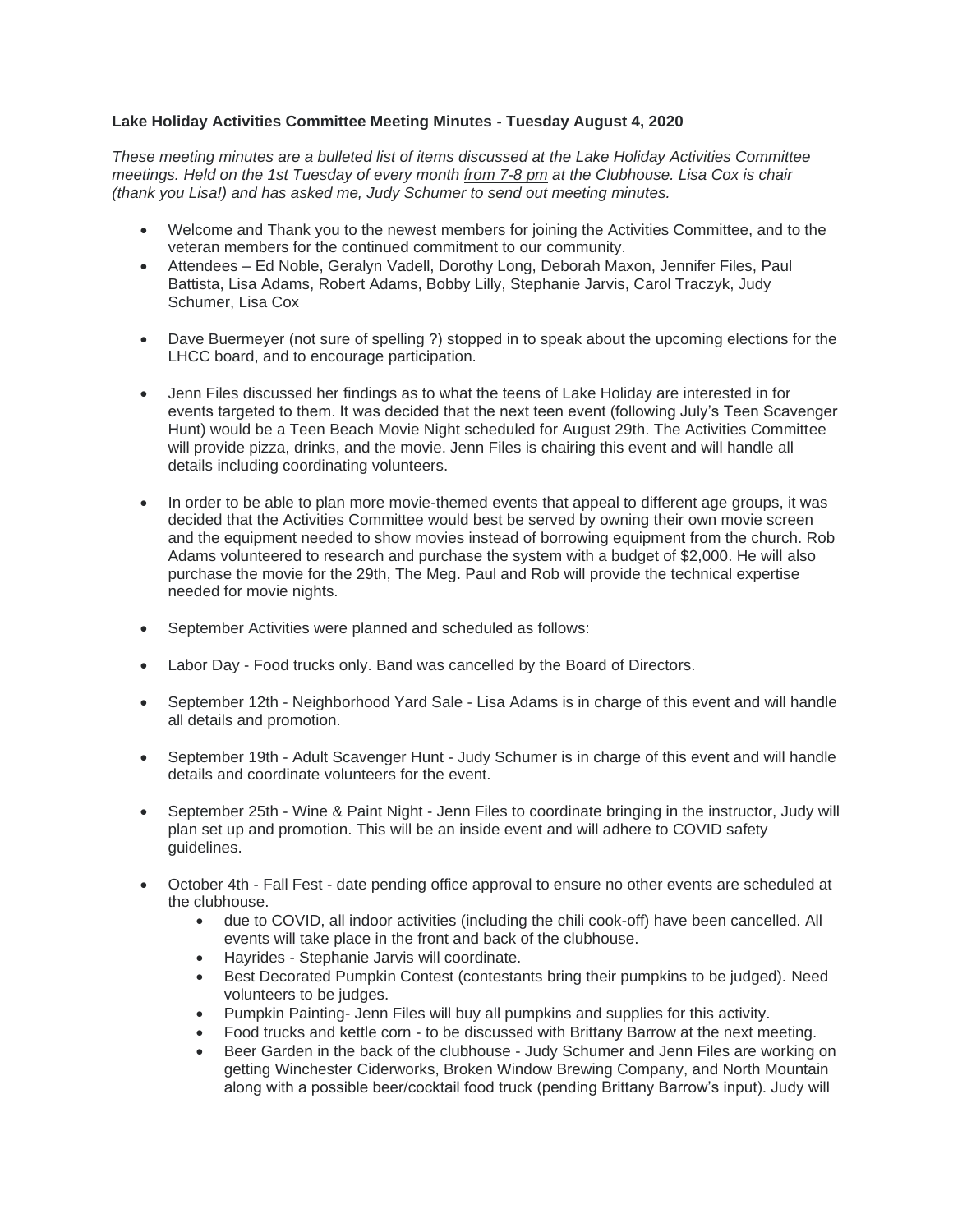buy and set up all decor for the beer garden along with coordinating volunteers for this activity. Also will be encouraging BYO Beer for tastings among neighbors.

- Ed's Band will possibly be scheduled pending approval from the board.
- To be discussed at next meeting the possibility of including a craft fair in the front of the clubhouse to compliment other activities.
- **ALL Activities Committee members are strongly encouraged to attend the next board meeting on Tuesday August 25th** in a show of unity for our committee and our plans for the community activities. By presenting plans to ease the board's fears of a rampant plague caused by residents attending events, we will demonstrate the steps we will be taking to ensure residents safety while allowing them to enjoy Lake Holiday events.

Respectfully Submitted,

Judy Schumer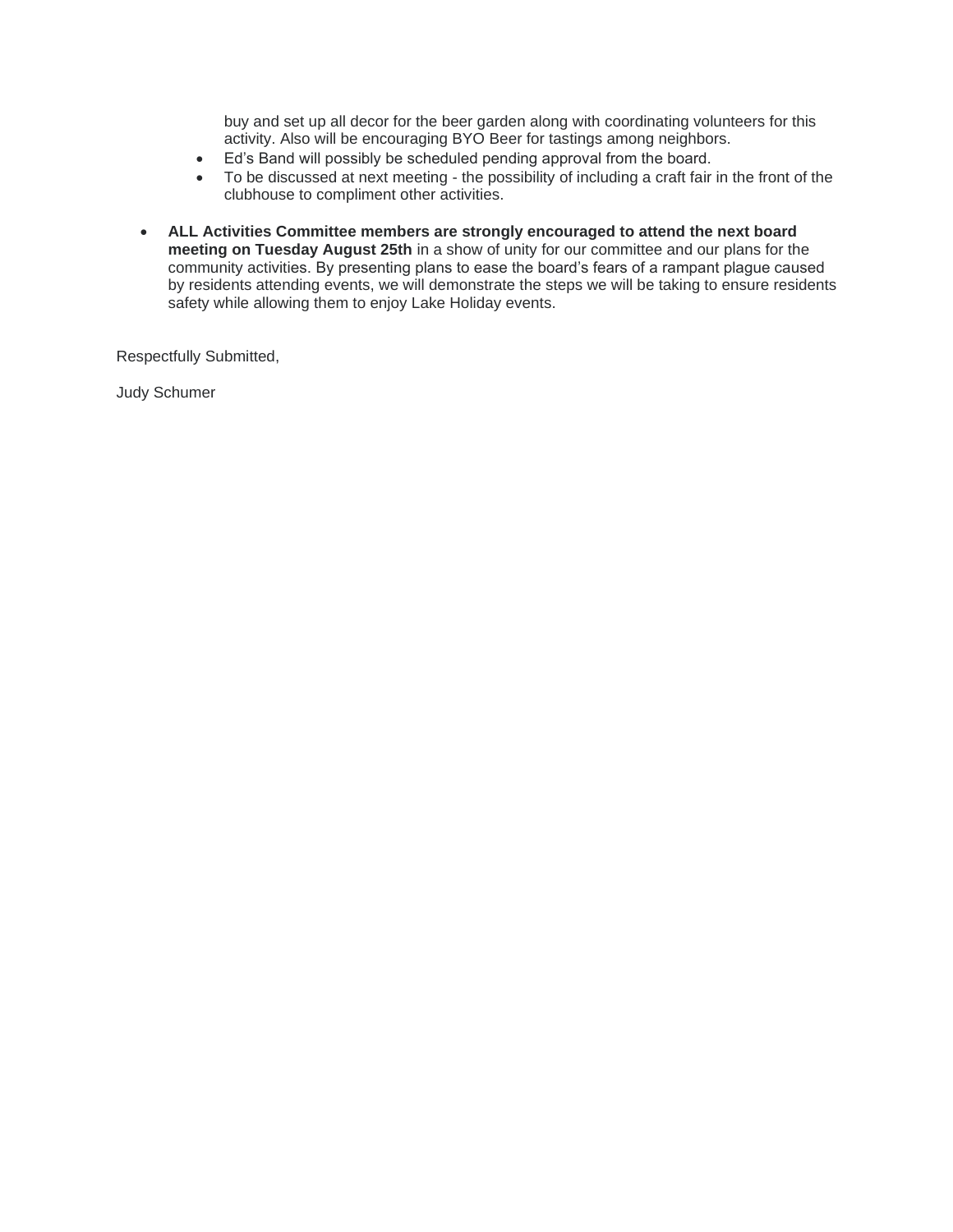Architectural Committee Minutes July 20, 2020 Page 1 of 5

## **20 JULY 2020 MEETING MINUTES**

#### **ATTENDEES:**

Tim Kost, Architectural Committee Chair Ed Noble, Architectural Committee Vice-Chair Richard Traczyk, Architectural Committee BOD Liaison Robert Middleton, Architectural Committee Member Richard Schoppet, Architectural Committee Member Bill Ekberg, Architectural Committee Member Kevin & Penny Wortman, Association Members Ryan & Koryn Davidson, Association Members Fred & Laurel Homan, Association Members

## **NOT IN ATTENDANCE:**

John McClurken, Architectural Committee Member

**MINUTES –** Review of the June 16, 2020 minutes.

## **FIELD REVIEW- NEW CONSTRUCTION FINAL INSPECTION:**

*1. Lot 202, Section 5A, 504 Sleigh Drive. Thomas & Tammy Mazur, owners. Final Inspection in response to a notice of completion. Inspection performed by Tim Kost and Ed Noble.*

## **FIELD REVIEW – NEW CONSTRUCTION INITIAL INSPECTION:**

- 1. Lot 074, Section 1, Sunset Circle, Glen Mohr, owner. Application for building approval. Inspection performed by Tim Kost and Ed Noble. Preliminary approval pending lot being properly staked. Note on 7/21/2020 property was inspected again by Tim Kost and Ed Noble and was appropriately marked and staked. Permit # 188 was issued on 7/22/2020.
- 2. Lot 122, Section1, Lakeview Drive, Glen Mohr, owner. Application for building approval. Inspection performed by Tim Kost and Ed Noble. Preliminary approval pending lot being properly staked. Note on 7/21/2020 property was inspected again by Tim Kost and Ed Noble and was appropriately marked and staked. Permit # 189 was issued on 7/22/2020.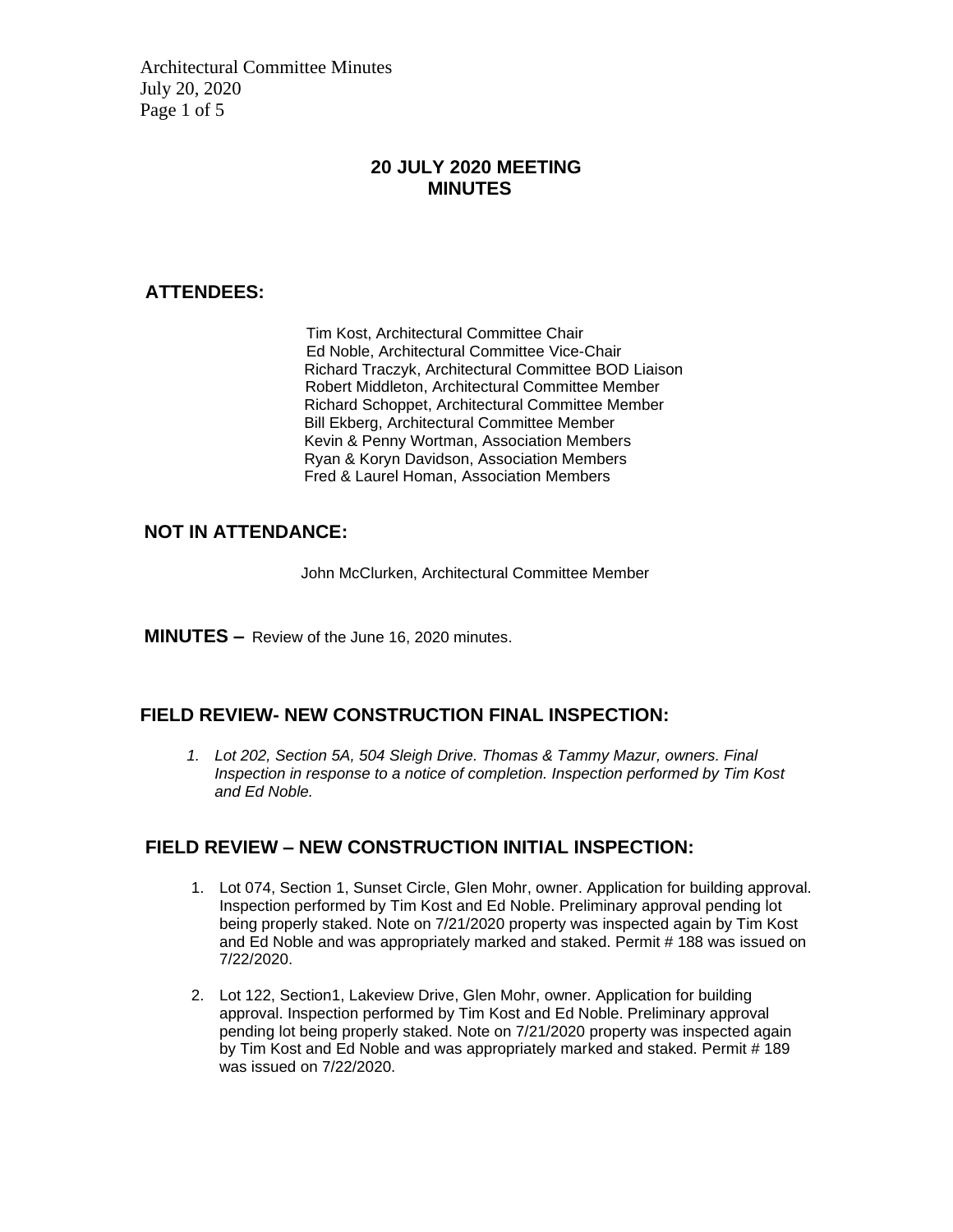Architectural Committee Minutes July 20, 2020 Page 2 of 5

#### **FIELD REVIEW – ACCESSORY STRUCTURES:**

- 1. Lot 098, Section 4A, 203 Greenbriar Circle. Rebecca Elliott, owner. Request for approval of plans to place an 8' X 10' wooded storage shed to the left rear corner of the home. Needing 5' variance on the left side. The shed will be painted to match the house. Reviewed by Tim Kost and Ed Noble. Approved with 5' variance. A motion was to approve as submitted. The motion was seconded, and the motion was carried. Permit # 190 was issued on 7/22/2020.
- 2. Lot 1153, Section 7, 706 Masters Drive. Kevin & Penny Wortman, owner. Request for approval of plans to place a 10' X 14' storage shed in the left rear corner. The shed will match with the home beige with maroon/wine trim. Reviewed by Tim Kost and Ed Noble. Approved with 10' variance in the rear and on the side. A motion was made to approve as submitted. The motion was seconded, and the motion was carried. Permit # 191 was issued on 7/22/2020.
- 3. Lot 524, Section 10, 101 Eagle Drive. Dana Crickman, owner. Request for approval to place a 12' X 8' storage shed to the right side of the home and will be replacing the existing shed. The shed will be painted to match the home. Reviewed by Tim Kost and Ed Noble. A motion was made to approve as submitted. The motion was seconded, and the motion was carried. Permit # 192 was issued on 7/22/2020.

#### **FIELD REVIEW – PAVING:**

1. Lot 357, Section 2, 637 Lakeview Drive. Nicholas & Jennifer Myers, owners. Request for approval of plans to add a driveway starting at lakeview 15' wide down and curve to the right into 25' using crush run gravel. Then adding a 24' wide path to the lake with gravel. Then grass seed and straw. Reviewed by Tim Kost and Ed Noble. A motion was made to approve as submitted. The motion was seconded, and the motion was carried. Permit # 193 was issued on 7/228/2020

## **FIELD REVIEW – FENCE:**

1. Lot 569, Section 10, 1003 W. Masters Drive. Ryan & Koryn Davidson, owners. Request for approval of plans to install a 4' high stained wooden picket fence. It will have (2) gates that will be 4-foot-wide and (1) gate 10 foot wide. Reviewed by Tim Kost and Ed Noble. Approved with 5' variance on the sides and in the rear. The motion was made to approve as submitted. The motion was seconded, and the motion was carried. Permit # 194 was issued on 7/22/2020.

## **FIELD REVIEW- EXTERIOR CHANGES:**

1. Lot 226, Section 2, 207 Fairway Circle. James Coates, owner. Request for approval to plans to change the color of his front door from white to medium green color. Reviewed by Tim Kost and Ed Noble. A motion was made to approve as submitted. The motion was seconded, and the motion was carried. Permit # 195 was issued on 7/22/2020.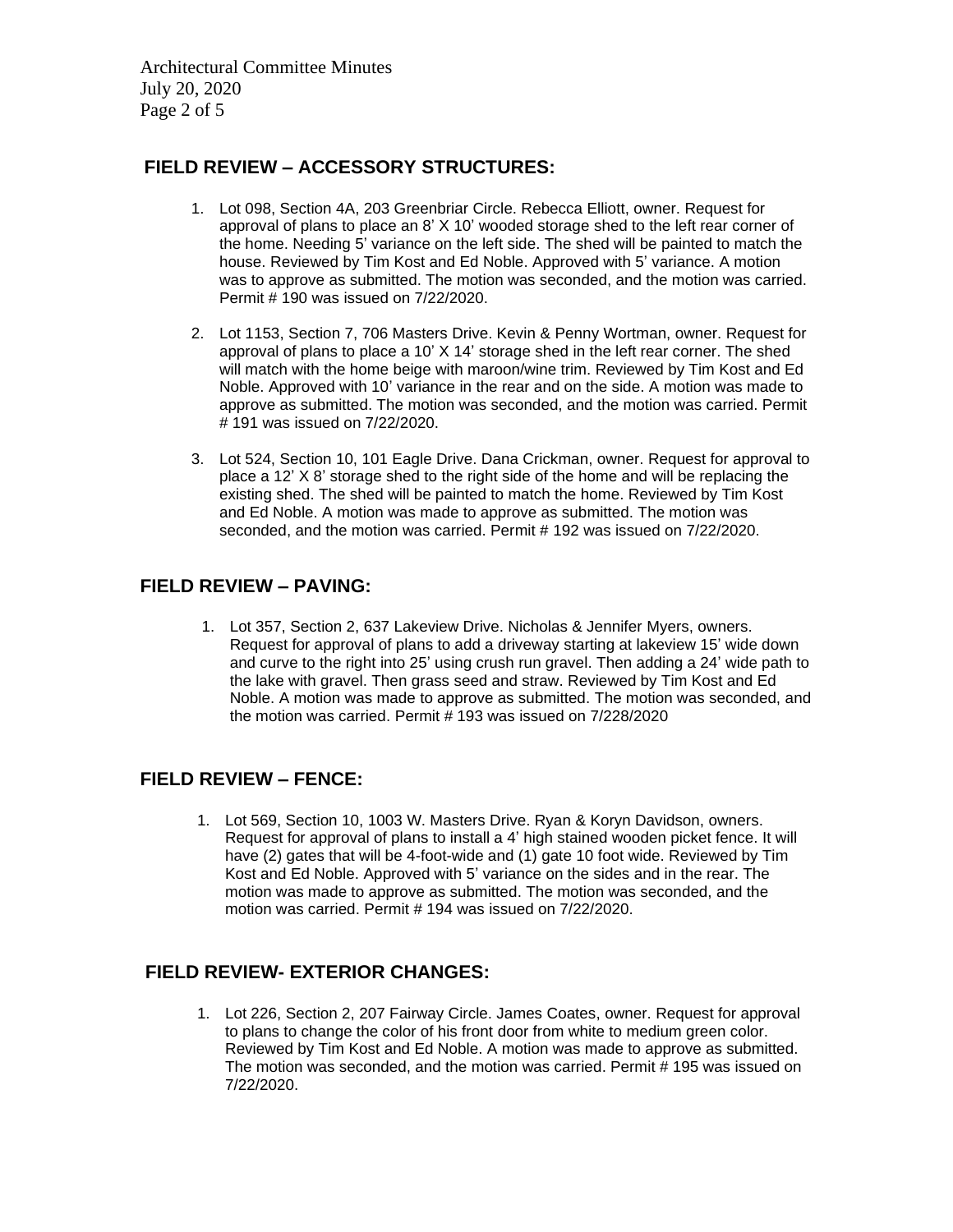Architectural Committee Minutes July 20, 2020 Page 3 of 5

#### **FIELD REVIEWS- DECKS, PATIO AND PORCH:**

- 1. Lot 190, Section 2, 108 Par Court. Albert & Tammy Gadoury, owner. Request for approval of plans to add a 16' x 16' patio using 4" pavers reddish brown in color. In front of the already existing deck. Reviewed by Tim Kost & Ed Noble. A motion was made to approve as submitted. The motion was seconded, and the motion was carried. Permit # 196 was issued on 7/22/2020.
- 2. Lot 079, Section 4A, 206 Greenbriar Circle. Kathy Oliver, owner. Request for approval of plans to build a 10' x 12' pressure treated deck and pressure treated hand railing off the back of the home in front of the double doors. It will be 18 feet above grade level. Reviewed by Tim Kost and Ed Noble. A motion was made to approve as submitted. The motion was seconded, and the motion was carried. Permit # 197 was issued on 7/22/2020.
- 3. Lot 200, Section 2, 501 Masters Drive. Laurel Homan, owner. Request for approval of plans to add a 20'  $\times$  8' covered front porch flooring will be (cottage gray) composite decking with vinyl railing. Will be adding black louvered shuttlers to the front windows and painting the front door black. Reviewed by Tim Kost and Ed Noble. A motion was made to approve as submitted. The motion was seconded, and the motion was carried. Permit # 198 was issued on 7/22/2020.
- 4. Lot 325, Section 2, 603 Lakeview Drive. Bryan & Martha Carroll, owners. Request for approval of plans to install a 33' x 14' patio using grayish colored pavers under the deck and along the house. Reviewed by Tim Kost and Ed Noble. A motion was made to approve as submitted. The motion was seconded, and the motion was carried. Permit # 199 issued on 7/22/2020.

## **FIELD REVIEWS- DOCKS:**

1. Lot 310, Section 2, 247 Sunset Circle. Ron Rutherford, owner. Request for approval of plans to install 10' X 10' floating extending 16 feet into the lake. It will be anchored to the existing deck and lake shore with galvanized steel posts and cables. The setbacks are 6' on the left and the right. Will be adding gray trex to. Reviewed by Tim Kost and Ed Noble. A motion was made to approve as submitted. The motion was seconded, and the motion was carried. Permit # 200 was issued on 7/22/2020.

## **FIELD REVIEWS-RESALES:**

- 1. *Lot 021, Section 5A, 604 S. Lakeview Drive. Pullen, owner. Resale inspection performed by Tim Kost and Ed Noble. No discrepancies noted.*
- 2. *Lot 071, Section 8A, 101 Baker Drive. Adams, owner. Resale inspection performed by Tim Kost and Ed Noble. No discrepancies noted.*
- 3. *Lot 513, Section 3A, 1118 Lakeview Drive. Davis, owner. Resale inspection performed by Tim Kost and Ed Noble. No discrepancies noted.*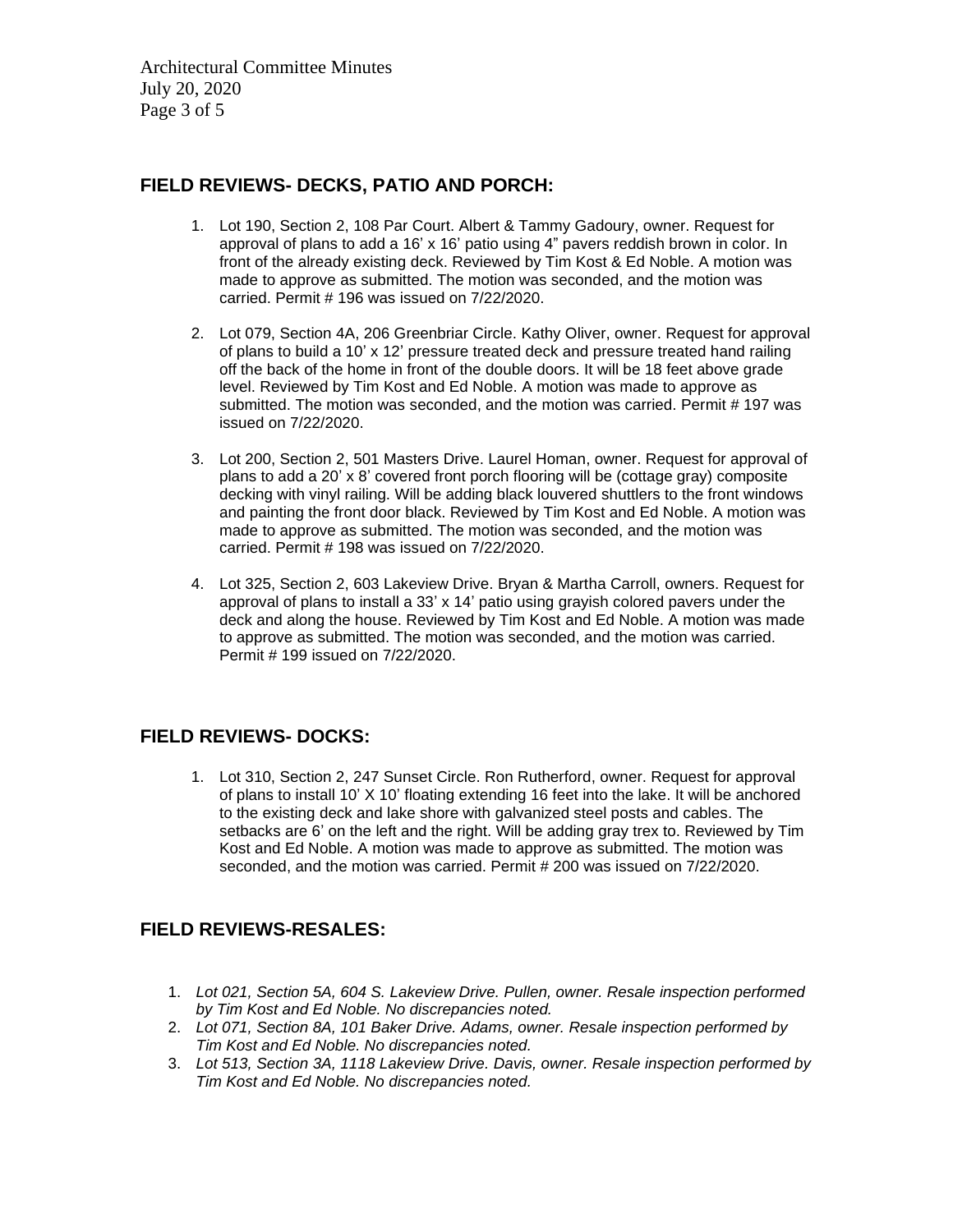Architectural Committee Minutes July 20, 2020 Page 4 of 5

- 4. *Lot 1248, Section 1A, 122 Lake Holiday Road. Stepniak, owner. Resale inspection performed by Tim Kost and Ed Noble. No discrepancies noted.*
- 5. *Lot 071, Section 1, 304 Lakeview Drive. Federal National Mortgage, owner. Resale inspection performed by Tim Kost and Ed Noble. One discrepancy no fire screen.*
- 6. *Lot 078, Section 1, 102 Sunset Circle. Clarke, owner. Resale inspection performed by Tim Kost and Ed Noble. No discrepancies noted.*
- 7. *Lot 499, Section 10, 112 Country Club Drive. Medovar, owner. Resale inspection performed by Tim Kost and Ed Noble. No discrepancies noted.*
- 8. *Lot 271, Section 2, 108 Masters Drive. Newbraugh, owner. Resale inspection performed by Tim Kost and Ed Noble. No discrepancies noted.*
- 9. *Lot 503, Section 3A, 1098 Lakeview Drive. Horton, owner. Resale inspection performed by Tim Kost and Ed Noble. No discrepancies noted.*
- 10. *Lot 580, Section 10, 1033 W. Masters Drive. Plemmons, owner. Resale inspection performed by Tim Kost and Ed Noble. No discrepancies noted.*
- 11. *Lot 410, Section 2, 202 Overlook Drive. Seidel, owner. Resale inspection performed by Tim Kost and Ed Noble. No discrepancies noted.*

#### *.* **FIELD REVIEWS – TREE REMOVAL REQUESTS:**

- *1. Lot 411, Section 2, 200 Overlook Drive. Boyden, owner. Request for approval of plans to remove nine (9) trees dead, diseased, crowing, impacting and location. Reviewed by Tim Kost and Ed Noble. Approved and permit issued on 6/24/2020. Permit #166*
- *2. Lot 066, Section 4A, 1308 Lakeview Drive. Jahn, owner. Request for approval of plans to remove fourteen (14) trees dead, diseased, and location. Reviewed by Tim Kost and Ed Noble. Approved and permit issued on 6/24/2020. Permit # 167*
- *3. Lot 527, Section 10, 107 Eagle Drive. Tortarella, owner. Request for approval of plans to remove three (3) trees location. Reviewed by Tim Kost and Ed Noble Approved and permit issued on 6/24/2020. Permit # 168*
- *4. Lot 226, Section 2, 207 Fairway Circle. Coates, owner. Request for approval of plans to remove one (1) tree dead, diseased, and location. Reviewed by Tim Kost and Ed Noble. Approved and permit issued on 6/24/2020. Permit # 169*
- *5. Lot 1253, Section 1A, 132 Lake Holiday Road. Jarvis, owner. Request for approval of plan to remove thirty (30) trees dead, diseased, leaning and crowing. Reviewed by Tim Kost and Ed Noble. Approved and permit issued on 6/24/2020. Permit # 170*
- *6. Lot 053, Section 1, 117 Greenwood Court. Stancil, owner. Request for approval of plans to remove four (4) trees dead, diseased, and impacting. Reviewed by Tim Kost and Ed Noble. Approved and permit issued on 6/24/2020. Permit # 171*
- *7. Lot 027, Section 5A, 111 Downhill Circle. Owen, owner. Request for approval of plans to remove seven (7) trees dead, diseased, crowding and leaning. Reviewed by Tim Kost and Ed Noble. Approved and permit issued on 6/24/2020. Permit # 172*
- *8. Lot 1237, Section 5B, 120 Waterside Lane. Arnold, owner. Request for approval of plans to remove three (3) trees dead, diseased and location. Reviewed by Tim Kost and Ed Noble. Approved and permit issued on 6/24/2020. Permit # 173*
- *9. Lot 083, Section 1, 112 Sunset Circle. Adame, owner. Request for approval of plans to remove two (2) trees dead and diseased. Reviewed by Tim Kost and Ed Noble. Approved and permit issued on 6/24/2020. Permit # 174*
- *10. Lot 408, Section 2, 206 Overlook Drive. Ward, owner. Request for approval of plans to remove six (6) trees. Dead and diseased. Reviewed by Tim Kost and Ed Noble. Approved and permit issued on 7/10/2020. Permit # 176*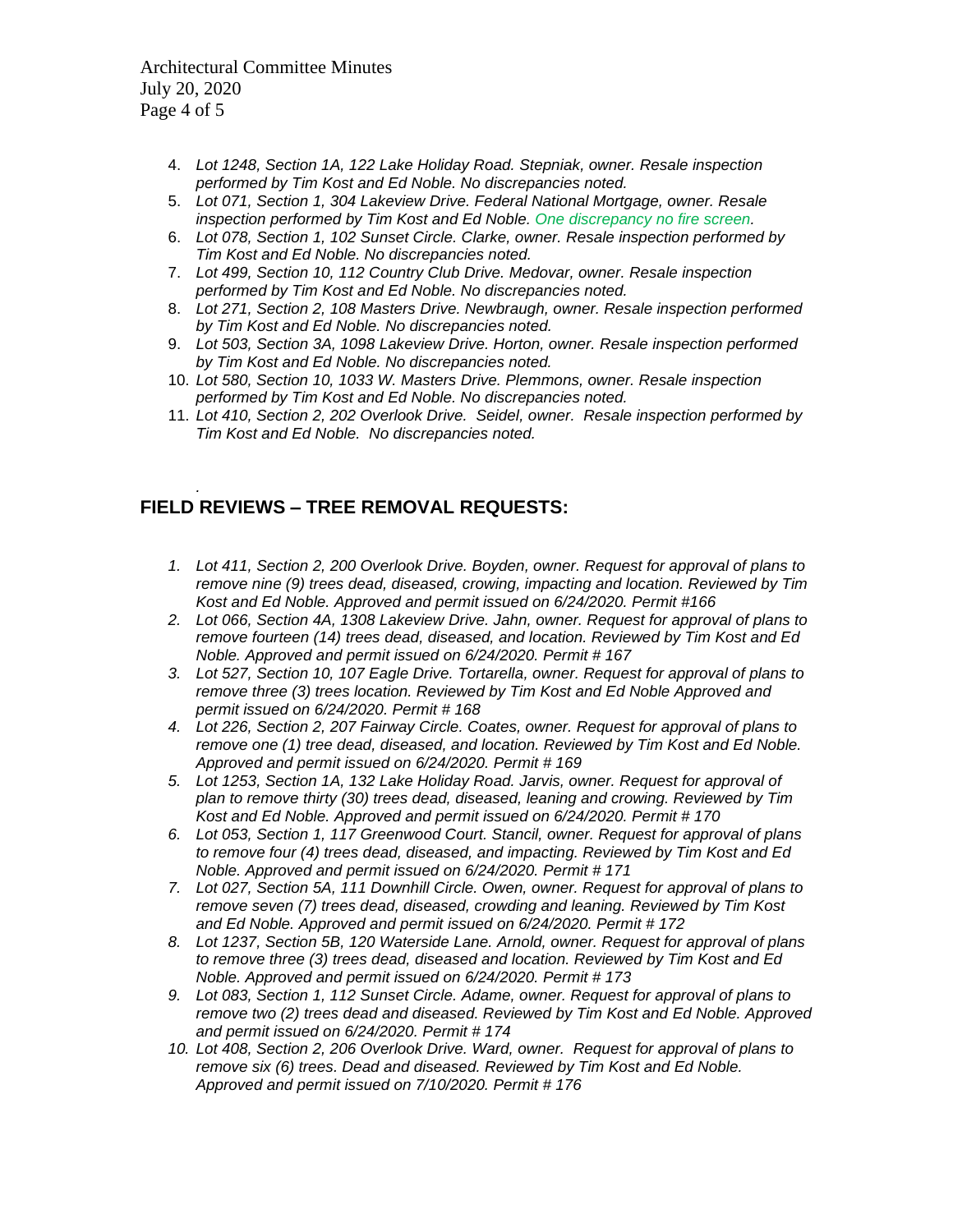Architectural Committee Minutes July 20, 2020 Page 5 of 5

- *11. Lot 357, Section 2, 637 Lakeview Drive. Myers, owner. Request for approval of plans to remove twenty (20) trees leaning, dead, diseased and location. Reviewed by Tim Kost and Ed Noble. Approved and permit issued on 7/10/2020. Permit # 177*
- *12. Lot 001, Section 5A, 101 Waterside Lane. Fuller, owner. Request for approval of plans to remove three (3) trees dead and diseased. Reviewed by Tim Kost and Ed Noble. Approved and permit issued on 7/10/2020. Permit # 178*
- *13. Lot 1217, Section 5B, 129 Waterside Lane. Franks, owner. Request for approval of plans to remove four (4) trees dead, diseased and location. Reviewed by Tim Kost and Ed Noble. Approved and permit issued on 7/10/2020. Permit # 179*
- *14. Lot 058, Section 1, 118 Greenwood Court. Taylor, owner. Request for approval of plans to remove seven (7) trees crowding, impacting, leaning, dead and diseased. Reviewed by Tim Kost and Ed Noble. Approved and permit issued on 7/10/2020. Permit # 180*
- *15. Lot 190, Section 2, 108 Par Court. Gadoury, owner. Request for approval of plans to remove one (1) tree location. Reviewed by Tim Kost and Ed Noble. Approved and permit issued on 7/10/2020. Permit # 181*
- *16. Lot 053, Section 8A, 305 Laurel Drive. Hamman, owner. Request for approval of plans to remove one (1) tree leaning and location. Reviewed by Tim Kost and Ed Noble. Approved and permit issued on 7/10/2020. Permit # 182*
- *17. Lot 206, Section 4A, 522 Northwood Circle. Shmorhun, owner. Request for approval of plans to remove six (6) trees dead and diseased. Reviewed by Tim Kost and Ed Noble. Approved and permit issued on 7/10/2020. Permit # 183*
- *18. Lot 052, Section 1, 115 Greenwood Court. Feste, owner. Request for approval of plans to remove one (1) tree dead and diseased. Reviewed by Tim Kost and Ed Noble. Approved and permit issued on 7/10/2020. Permit # 184*
- *19. Lot 480, Section 3A, 1052 Lakeview Drive. Dixon, owner. Request for approval of plan to remove one (1) tree dead and diseased. Reviewed by Tim Kost and Ed Noble. Approved and permit issued on 7/10/2020. Permit # 185*
- *20. Lot 451, Section 3A, 1037 Lakeview Drive. Kenney, owner. Request for approval of plan to remove one (1) tree dead and diseased. Reviewed by Tim Kost and Ed Noble. Approved and permit issued on 7/20/2020. Permit # 186*
- *21. Lot 587, Section 10, 1042 West Masters Drive. Mentz, owner. Request for approval of plan to remove four (4) trees dead and diseased. Reviewed by Tim Kost and Ed Noble. Approved and permit issued on 7/20/2020. Permit # 187*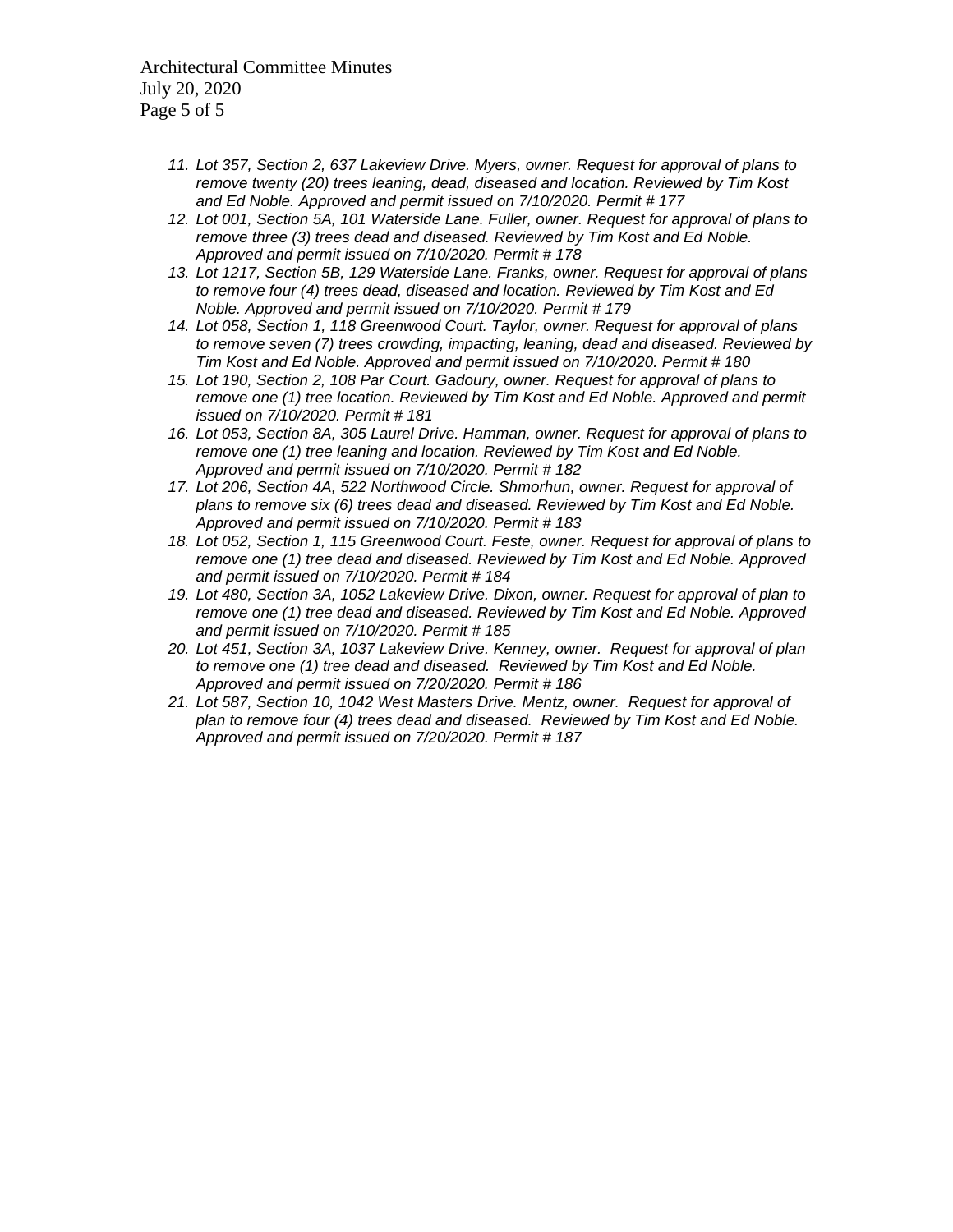# **Nominating Committee Minutes (Zoom Meeting) July 29, 2020 2:00 PM**

**Members Present:** Michele Bradshaw, Mike Bradshaw, Tom Demery, Dave Buermeyer, Chris Anderson

**Member Absent:** Betka Hardgrave (Board Liaison)

**Additional Guest:** Jill Whitacre (LHCC Office)

**Meeting was conducted virtually via Zoom**

**Matters Discussed:** 

- 1. Peggy McClurkin, Ed Noble, and Robert Adams have expiring terms. Only Peggy is not seeking to run again.
- 2. Prepare a schedule of NC members to visit other committee's in August to seek recruitment of Candidates. The schedule follows:

|           | Activities                         | 8/4 @ 7 PM            | Dave        |
|-----------|------------------------------------|-----------------------|-------------|
| $\bullet$ | Architectural                      | 8/17 @ 7 PM           | Mike        |
| $\bullet$ | Building & Ground $8/10 \ @$ 10 AM |                       | Tom         |
|           | Compliance                         | 8/12 @ 7 PM           | Dave        |
|           | Finance                            | $8/18 \ @ 6:30 \ P M$ | Mike        |
| $\bullet$ | Lake                               | 8/13 @ 7 PM           | Tom & Chris |
| $\bullet$ | <b>Master Planning</b>             | 8/5 @ 6:30 PM         | Tom         |
|           | Security & Safety 8/10 @ 7 PM      |                       | Mike        |
|           | TechComm                           | 8/10 @ 7 PM           | Michele     |

In addition to polling for prospects, Committee's will be asked to submit at least two questions they would like asked during the Candidates Forum on September 26. Michelle and Mike will reach out to each Chair and ask for their input.

> 3. August 8 Candidate briefing will take place in the Clubhouse. Chairs have access. Betka to be asked as a Board member, to attend in addition to the NC itself.